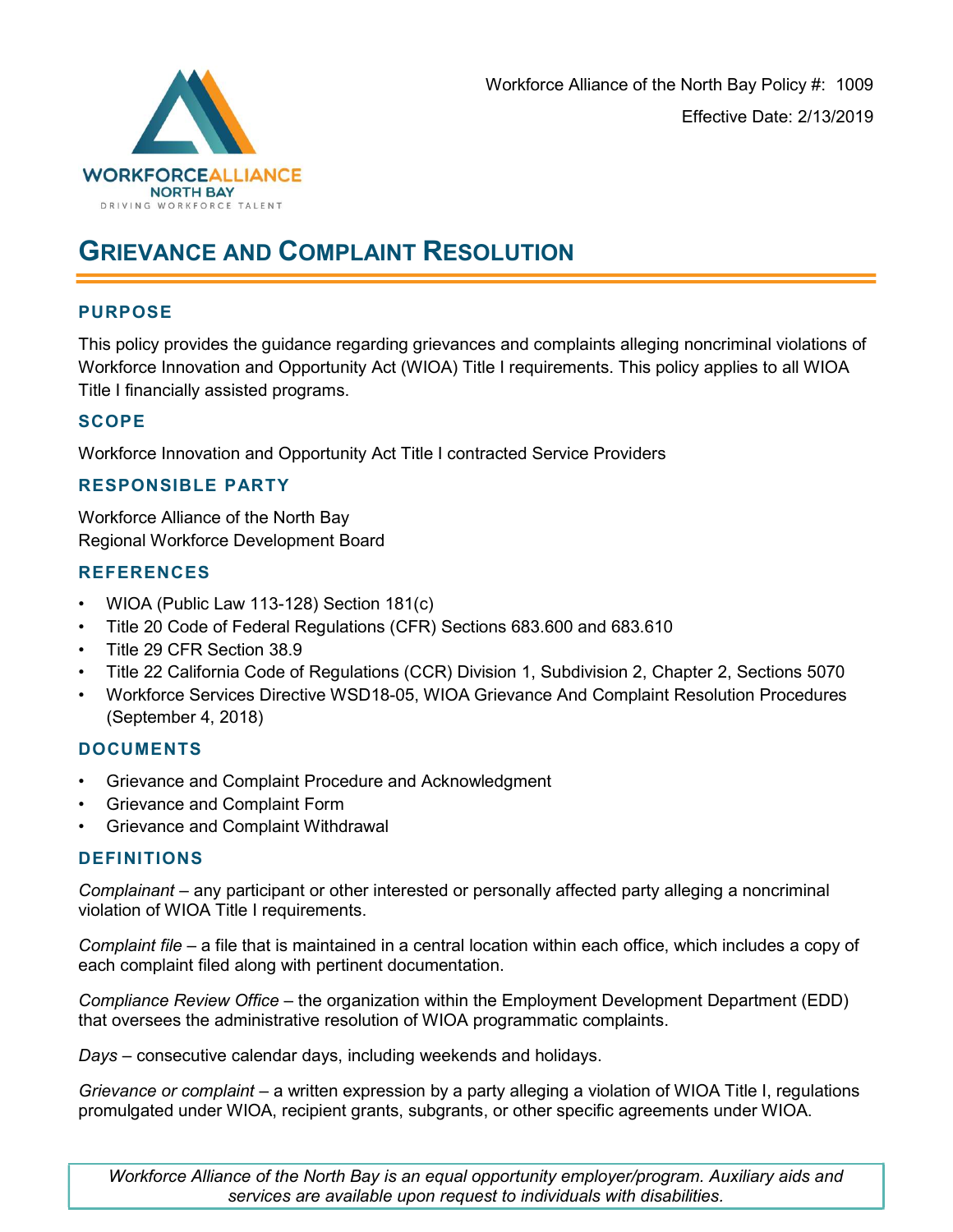#### Grievance and Complaint Resolution **Page 2 of 10** Series and Page 2 of 10

Hearing Officer – an impartial person or group of persons that shall preside at a hearing on a grievance or complaint.

Local Area – the Local Area administrative entity and its subrecipients to whom the administrative entity has delegated the grievance and complaint resolution process. In this policy this includes the Workforce Alliance of the North Bay (Alliance) and its service providers in Lake, Marin, Mendocino, and Napa counties.

Participant – an individual who has been determined to be eligible to participate in and who is receiving services under a program authorized under WIOA.

Participant case file – either a hard copy or an electronic file.

Recipient – an entity to which a WIOA grant is awarded directly from the U.S. Department of Labor (DOL) to carry out a program under WIOA Title I. In this policy this entity is the Workforce Alliance of the North Bay.

Service Provider – a public agency, private nonprofit organization, or private-for-profit entity that delivers educational, training, employment, or supportive services to WIOA participants.

State Review Panel – an entity within the EDD composed of representatives from EDD's Compliance Review Office, Legal Office, and Director's Office. This panel shall review and approve or disapprove decisions and recommendations regarding grievances or complaints.

Subrecipient – an entity to which a recipient awards funds and is accountable to the recipient (or higher tier subrecipient) for the use of the funds provided.

## **POLICY**

- I. General Requirements set forth by Employment Development Department (EDD) in WSD18-05 must be used by all Local Areas in the development of their local grievance, complaint, and hearing procedures, and govern the treatment and handling of all grievances or complaints connected with WIOA Title I grant recipients and subrecipients.
	- A. Grievances or complaints must be filed within one year of the alleged violation. All grievances, complaints, amendments, and withdrawals must be in writing. All persons filing grievances or complaints shall be free from restraint, coercion, reprisal, and discrimination.
	- B. Furthermore, all recipients and subrecipients of WIOA Title I funds must make reasonable efforts to ensure their policies and corresponding information will be understood by affected participants and individuals, including youth and individuals with limited English proficiency. These efforts must comply with the language requirements of Title 29 CFR Section 38.9.
	- C. WIOA Title I Governor's Discretionary and Rapid Response subrecipients (except Local Areas) are not required to develop procedures for responding to grievances and complaints from participants and interested parties. Rather, these subrecipients must adopt the Employment Development Department's (EDD) state level grievance and complaint procedures, and must designate an individual who will be responsible for publishing the procedures.
- II. Workforce Alliance of the North Bay (Alliance) service providers must establish procedures for resolving programmatic grievances and complaints alleging violations of WIOA Title I. These local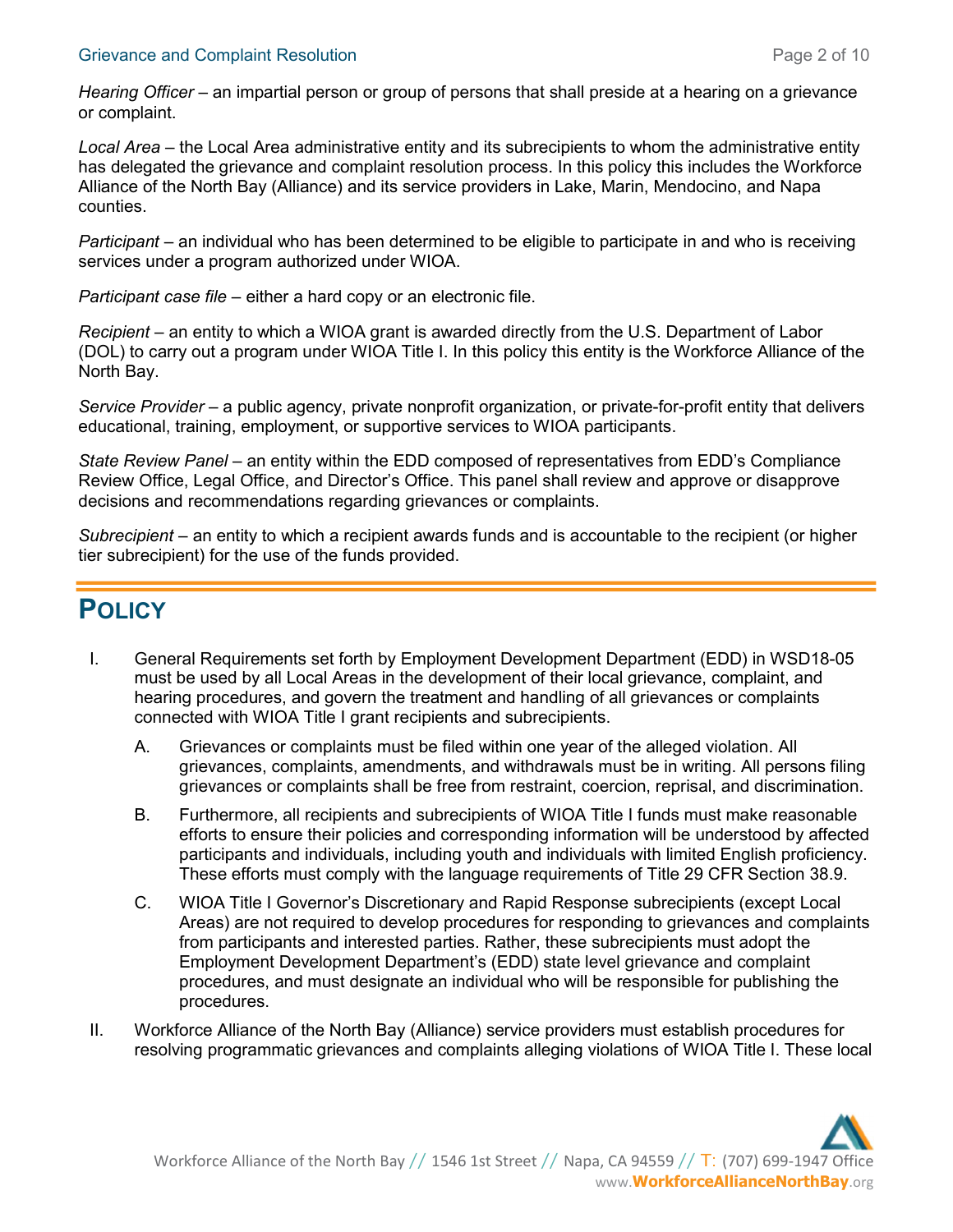procedures are intended to resolve issues related to WIOA Title I grant programs operated by the service provider. The local procedures must meet the following criteria:

- A. Notice to Affected Parties Service providers must provide a copy of the Alliance Grievance And Complaint Procedures and Acknowledgment, that also includes procedures for filing a grievance or complaint, to each participant. These procedures include the following:
	- 1. Notification that the participant has the right to file a grievance or complaint at any time within one year of the alleged violation.
	- 2. Instructions and timelines for filing a grievance or complaint.
	- 3. Notification that the participant has the right to receive technical assistance from the service provider or the Alliance in filing the grievance or complaint.
	- 4. Notification that the participant may file an appeal or request a separate review by EDD if they experience an incident of restraint, coercion, or reprisal as a result of filing a complaint.
- B. The Right to File A Grievance Or Complaint notice must be posted in a public location and made available to any interested parties or members of the public.
- C. Where a hard copy case file is maintained, staff must include a signed copy of the Grievance And Complaint Procedures and Acknowledgment form in each participant's case file. Where an electronic case file is maintained, staff must:
	- 1. Scan a signed copy of the Grievance And Complaint Procedures and Acknowledgment form and attach it to the participant's case file.
- D. The service provider shall provide technical assistance to complainants, including those filing grievances or complaints against the service provider. Technical assistance includes, but is not limited to, providing instructions on how to file a complaint, and providing copies of relevant documents such as the WIOA, federal regulations, state laws and regulations, local procedures, and/or contracts. This does not require the service provider to violate any rule of confidentiality or provide legal advice.
- III. Filing a Grievance or Complaint
	- A. The filing date of a grievance or complaint is the date it is received by the Alliance, AJCC partner, service provider or subrecipient. The filing shall be considered a request for a hearing and the service provider shall issue a written decision within 60 days of the official filing date. The service provider shall send a copy of the grievance or complaint to the respondent. The service provider shall also notify and send a copy of the grievance or complaint to the Alliance at EEOMail@workforcealliancenorthbay.org within 2 working days from the date the complaint is received.
	- B. The grievance or complaint must be in writing, signed, and dated by the complainant. The service provider should use the Alliance Grievance and Complaint Form to obtain the following information for all complaints. However, the absence of the form or of any of the requested information shall not be used as a basis for dismissing the grievance or complaint.
		- 1. Full name, telephone number, and mailing address of the complainant and respondent.
		- 2. A clear and concise statement of the facts and dates describing the alleged violation.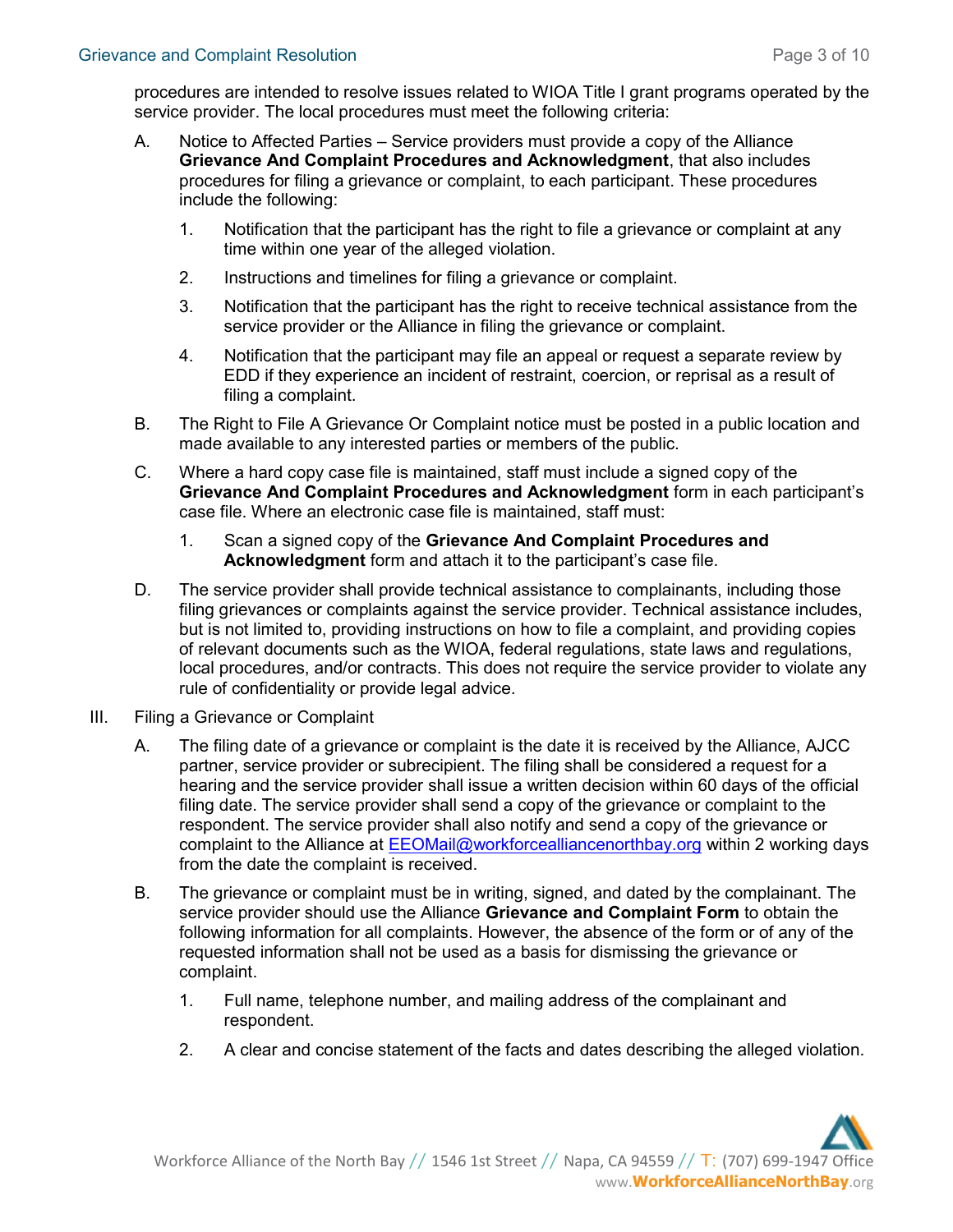- 3. The provision(s) of WIOA, federal regulations, grant, or other agreements under WIOA believed to have been violated.
- 4. Grievances or complaints against individuals, including staff or participants, shall indicate how those individuals did not comply with WIOA law, regulations, or contract.
- 5. The remedy sought by the complainant.
- C. A grievance or complaint may be amended to correct technical deficiencies at any time up to the start of the hearing. Grievances or complaints may not be amended to add new issues unless the complainant withdraws and resubmits the complaint. However, the one year time period in which a grievance or complaint may be filed is not extended for grievances or complaints refiled with amendments. Grievances, or complaints may be withdrawn at any time prior to the issuance of the hearing officer's decision.
- IV. Informal Resolution
	- A. Within 10 days of the filing date of the grievance or compliant, the service provider shall notify the complainant and respondent and provide the opportunity for an informal resolution. Respondents must make a good faith effort to resolve all grievances or complaints prior to the scheduled hearing. Failure on the part of either the complainant or respondent to exert a good faith effort shall not constitute a basis for dismissing a grievance or complaint, nor shall this be considered a part of the facts to be judged during the resolution process. The service provider must assure that all grievances or complaints not resolved informally or not withdrawn are given a hearing, regardless of the grievance or complaint's apparent merit or lack of merit.
	- B. If a complainant and respondent are able to reach an informal resolution, a notice of resolution must be sent to the complainant and entered into the complaint file. If the informal resolution leads to an impasse between the complainant and respondent, the complainant may choose to not proceed to a hearing. If this occurs, a notice of impasse must be sent to the complainant and entered into the complaint file. These notices are to include at minimum reference to the complaint, date of the informal conference, parties involved, summary of proposed resolution, and whether all parties understand and accept the resolution or impasse. In the event of resolution or impasse, the service provider must request the complainant to provide a written withdrawal of the complaint within 10 days of receipt of the notice of resolution or impasse. The service provider should utilize the Grievance and Complaint Withdrawal form to obtain the withdrawal information from the complainant. The service provider shall email a copy of the notice of resolution or notice of impasse and a copy of the written withdrawal to the Alliance at EEOMail@workforcealliancenorthbay.org, immediately.

#### V. Local Level Hearing

- A. Hearing on any grievance or complaint shall be conducted within 30 days of the filing date of the grievance or complaint:
	- 1. Notice of Hearing The service provider will schedule a hearing date with the Alliance. The service provider must notify the complainant and respondent in writing of the hearing at least 10 days prior to the date of the hearing. The 10-day notice period may be shortened with written consent from both parties. The notice shall be in writing and contain the following information:
		- a) The date of the notice, name of complainant, and the name of the party against whom the grievance is filed.
		- b) The date, time, and location of the hearing.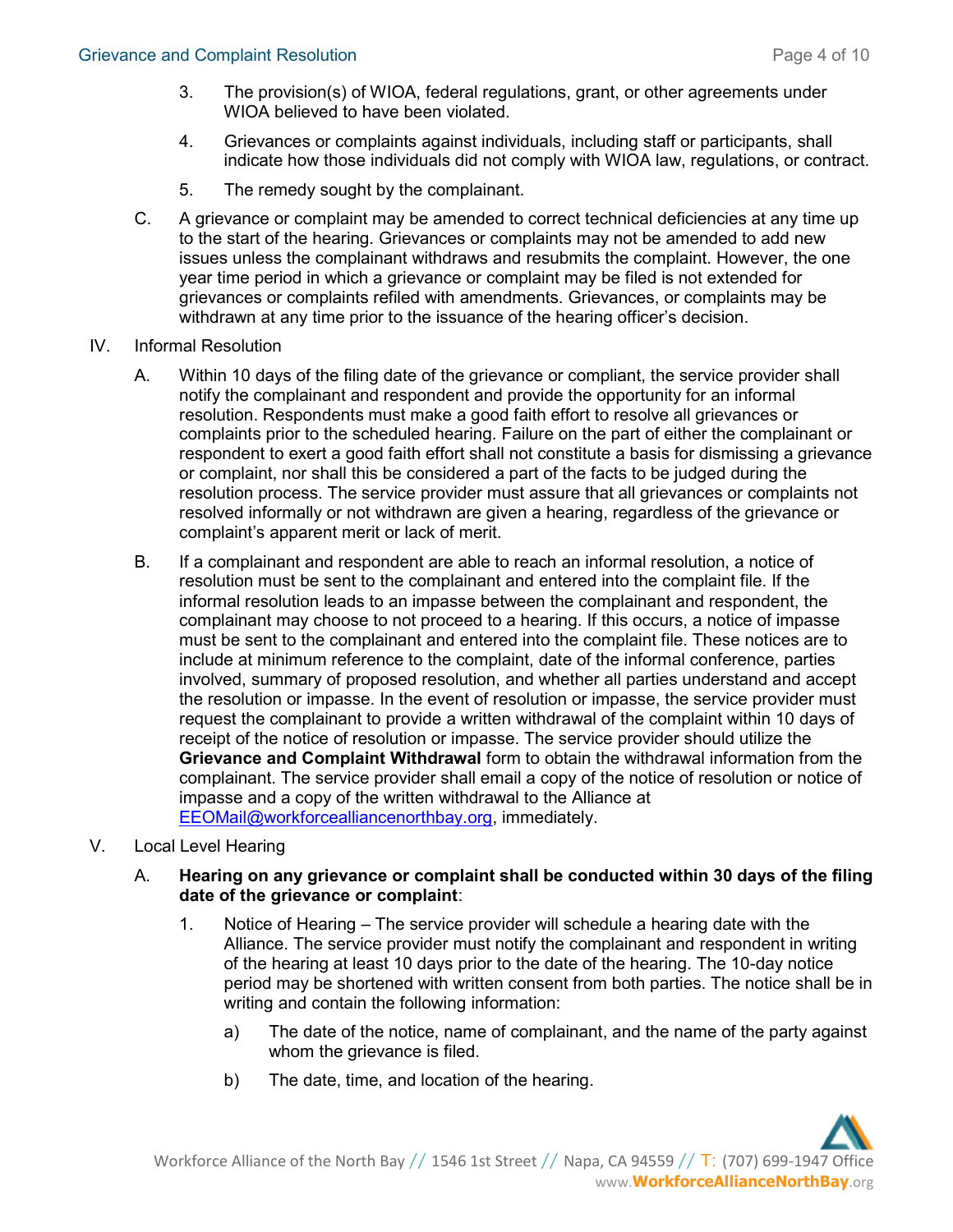- c) A statement of the alleged violation(s). The statement must accurately reflect the content of the grievance or complaint as submitted by the complainant. is addressed accurately. However, clarifying notes may be added to assure that the grievance or complaint is addressed accurately.
- d) The name, address, and telephone number of the contact person issuing the notice.
- 2. Conduct of Hearing
	- a) An impartial hearing officer shall conduct the hearing. All members of the Local Workforce Development Board and the local Chief Elected Official(s) are considered interested parties and cannot conduct an impartial hearing. Workforce Alliance of the North Bay will provide the hearing officer.
	- b) The hearing must be conducted in an informal manner and not be bound by strict rules of evidence. All hearings must follow any applicable procedures established by the service provider. Both parties have the right to be represented at their own cost, present written and oral testimony, call and question witnesses, and request and examine records and documents relevant to the issues. The hearing will be recorded electronically.
- 3. Decision of Hearing
	- a) The hearing officer shall provide a written decision to the service provider. The service provider shall mail the written decision to both parties by first class mail no later than 60 days after the filing date of the grievance or complaint. The decision shall contain the following information:
		- (1) The names of the parties involved
		- (2) A statement of the alleged violation(s) and related issues
		- (3) A statement of the facts
		- (4) The hearing officer's decision and reasoning
		- (5) A statement of the corrective action or remedies for violation, if any, to be implemented
		- (6) A notice of the right of either party to request an appeal of the decision by the State Review Panel within 10 days of receipt of the decision
- 4. Local Level Appeal
	- a) If a complainant does not receive a decision within 60 days of the filing date of the grievance or complaint, or receives an adverse decision, the complainant has the right to file an appeal with the state. See the subsection below entitled Appeals of Local Level Decisions or Requests for EDD Review.
- VI. State Level Grievance and Complaint Resolution Procedures As required under Title 20 CFR 683.600(d), the state must establish procedures for resolving appeals of decisions issued at the local level, grievances or complaints regarding statewide workforce programs, and grievances or complaints alleging state violations of WIOA Title I requirements.
	- A. Appeals of Local Level Decisions or Requests for EDD Review
		- 1. If the Local Area has issued an adverse decision or failed to follow the procedures in this Directive, the complainant may file an appeal with the state. Additionally, if the Local Area has not issued a decision within the 60 day time limit, or if there has been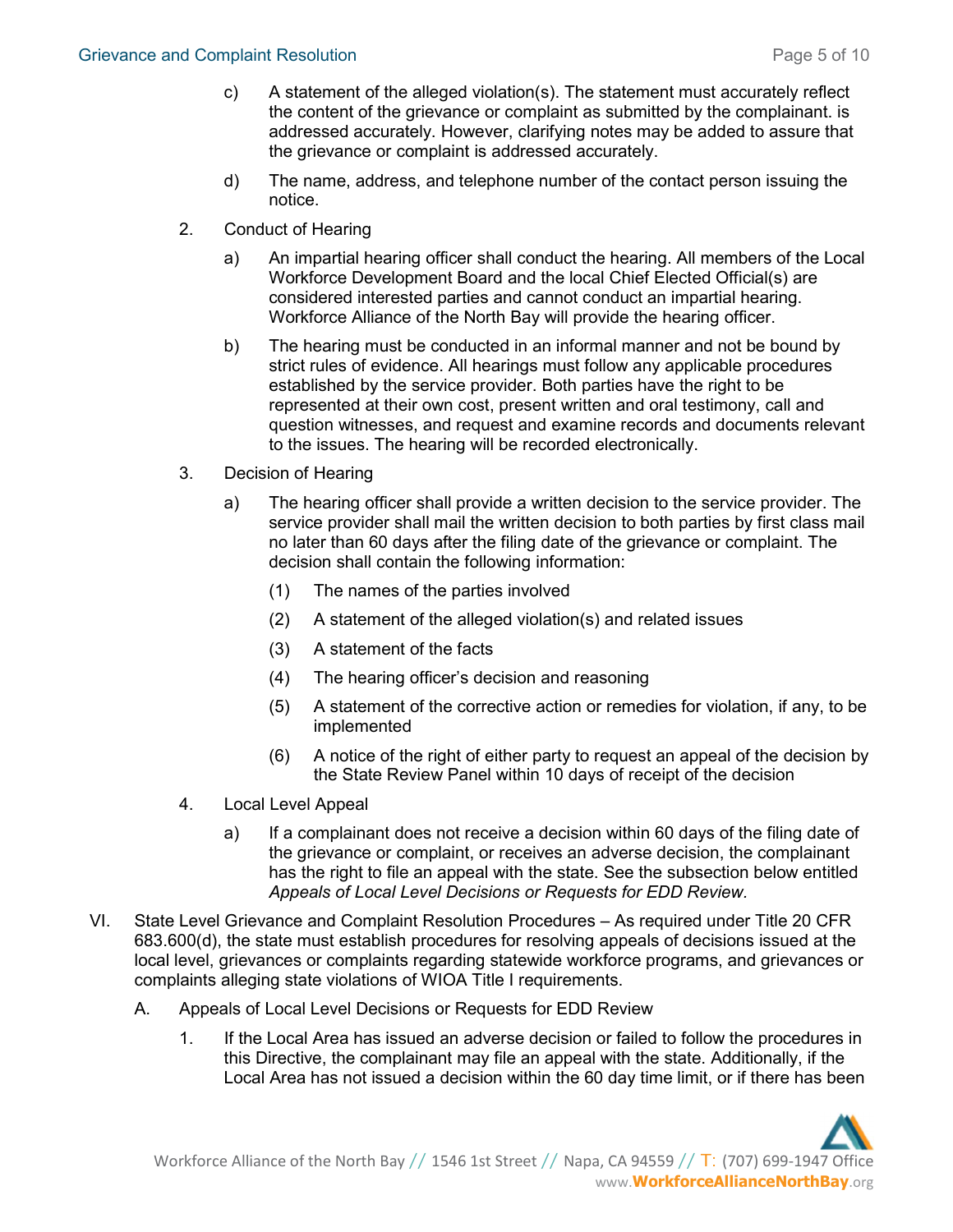any incident(s) of restraint, coercion, or reprisal at the local level as a result of filing a grievance or complaint, the complainant may file a request for EDD review.

- 2. The appeal or request for EDD review must be in writing, signed, and dated by the complainant. The state will attempt to obtain the following information. However, the absence of any of the requested information will not be used as a basis for dismissing the appeal or request for EDD review.
	- a) The full name, telephone number, and mailing address of the complainant and the Local Area's administrative entity, Workforce Alliance of the North Bay.
	- b) A statement of the basis of the appeal or request for EDD review
	- c) Copies of relevant documents, such as the complaint filed with the Local Area and their decision, if any was received
- 3. Appeals must be filed or postmarked within 10 days from the date on which the complainant received an adverse decision from the Local Area. Request for EDD review must be filed or postmarked within 15 days from either of the following:
	- a) The date on which a complainant should have received a decision regarding a locally filed complainant, which is defined as five days from the date the decision was due
	- b) The date on which an instance of restraint, coercion, or reprisal was alleged to have occurred as a result of filing the complaint
- 4. Complainants must submit appeals or requests for EDD review to the following address:

Chief, Compliance Review Office, MIC 22-M Employment Development Department P.O. Box 826880 Sacramento, CA 94280-0001

- 5. If an evidentiary hearing was held at the local level, the Compliance Review Office shall request the record of the hearing from the Alliance and the State Review Panel shall review the record without scheduling an additional hearing. The Alliance is to provide written transcripts of any audio or visual recordings of the hearings via overnight mail. Within 10 days of receipt of the grievance or complaint, the Compliance Review Office shall notify the complainant and respondent of the opportunity for an informal resolution and proceed with the informal resolution process.
- 6. If an evidentiary hearing was not held at the local level, the Compliance Review Office shall instruct the Alliance to hold a hearing within 30 days of receipt of the appeal or request for EDD review. If the Alliance refuses to hold a hearing within the required timeframe, the EDD shall schedule an evidentiary hearing before an impartial hearing officer within the 30 day timeframe.
- B. State Level Grievances and Complaints
	- 1. All grievances or complaints alleging noncriminal, state violations of WIOA Title I requirements, or grievances or complaints by individuals or interested parties affected by statewide workforce programs shall be filed in writing with the Chief of the Compliance Review Office. The official filing date of the grievance or complaint is the date it is received by the Compliance Review Office. The filing shall be considered a request for a hearing and the State Review Panel shall issue a written decision within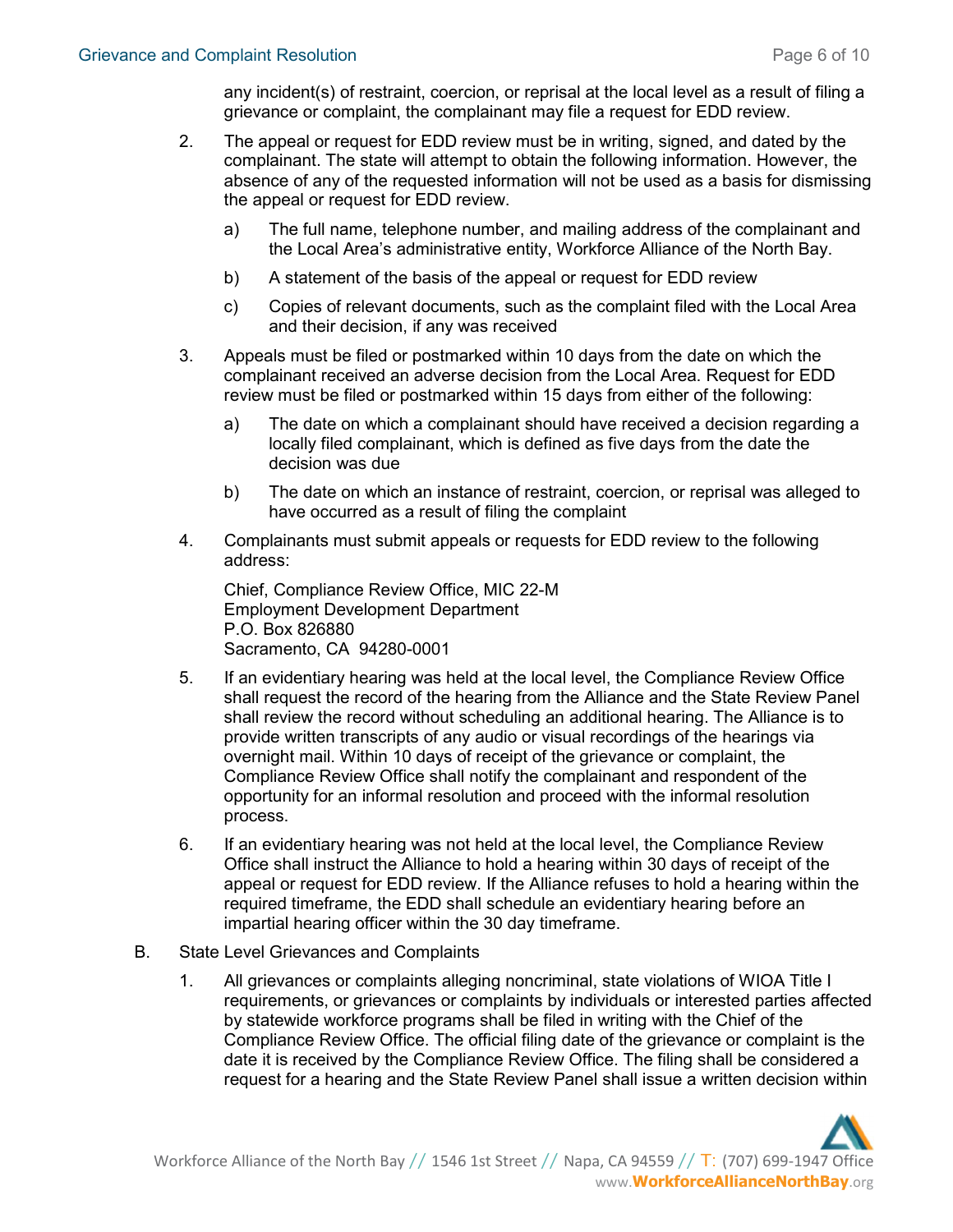60 days of the official filing date. The Compliance Review Office shall send a copy of the grievance or complaint to the respondent.

- 2. The grievance or complaint must be in writing, dated, and signed by the complainant. The state will attempt to obtain the following information for all complaints. However, the absence of any of the requested information will not be used as a basis for dismissing the grievance or complaint.
	- a) Full name, telephone number, and mailing address of the complainant and respondent
	- b) A clear and concise statement of the facts and dates describing the alleged violation
	- c) The provision(s) of WIOA, federal regulations, state laws or regulations, grant, or other agreements under WIOA believed to have been violated
	- d) Grievances or complaints against individuals, including staff or participants, shall indicate how those individuals did not comply with WIOA law, regulations, or contract
	- e) The remedy sought by the complainant
- 3. The Chief of the Compliance Review Office or their designee shall review the grievance or complaint and notify the complainant and respondent of the opportunity for an informal resolution within 10 days of receipt. If the state cannot resolve the grievance or complaint informally, a hearing will be held.
- C. EDD Hearing
	- 1. Hearings on any grievance or complaint shall be conducted within 30 days of the filing of the grievance or complaint. The complainant, respondent, and Local Area (in cases of local level appeals and requests for EDD review) shall be notified in writing of the hearing at least 10 days prior to the hearing. The hearing shall be conducted by an impartial officer. The hearing notice shall contain the following information:
		- a) The date of the notice, name of complainant, and the name of the party against whom the grievance is filed
		- b) The date, time, and location of the hearing
		- c) A statement of the alleged violations. These statements must accurately reflect the content of the grievance or complaint as submitted by the complainant. However, clarifying notes may be added to assure that the grievance or complaint is addressed accurately.
		- d) The name, address, and telephone number of the contact person issuing the notice
	- 2. The EDD hearing shall be conducted in an informal manner without the application of strict rules of evidence. Both parties shall have the right to be represented, present written and/or oral testimony under oath and arguments, call the question witnesses, and request and examine records and documents relevant to the issues. The hearing shall be recorded either electronically or by a court reporter.
	- 3. Title 22 CCR regulates the responsibilities and processes of EDD administrative law judges and hearings and as such, applies to the EDD hearings and hearing officers described in this Directive. Title 22 CCR Sections 5050 through 5070 outline all applicable state laws and must be adhered to by the EDD hearing officers. Examples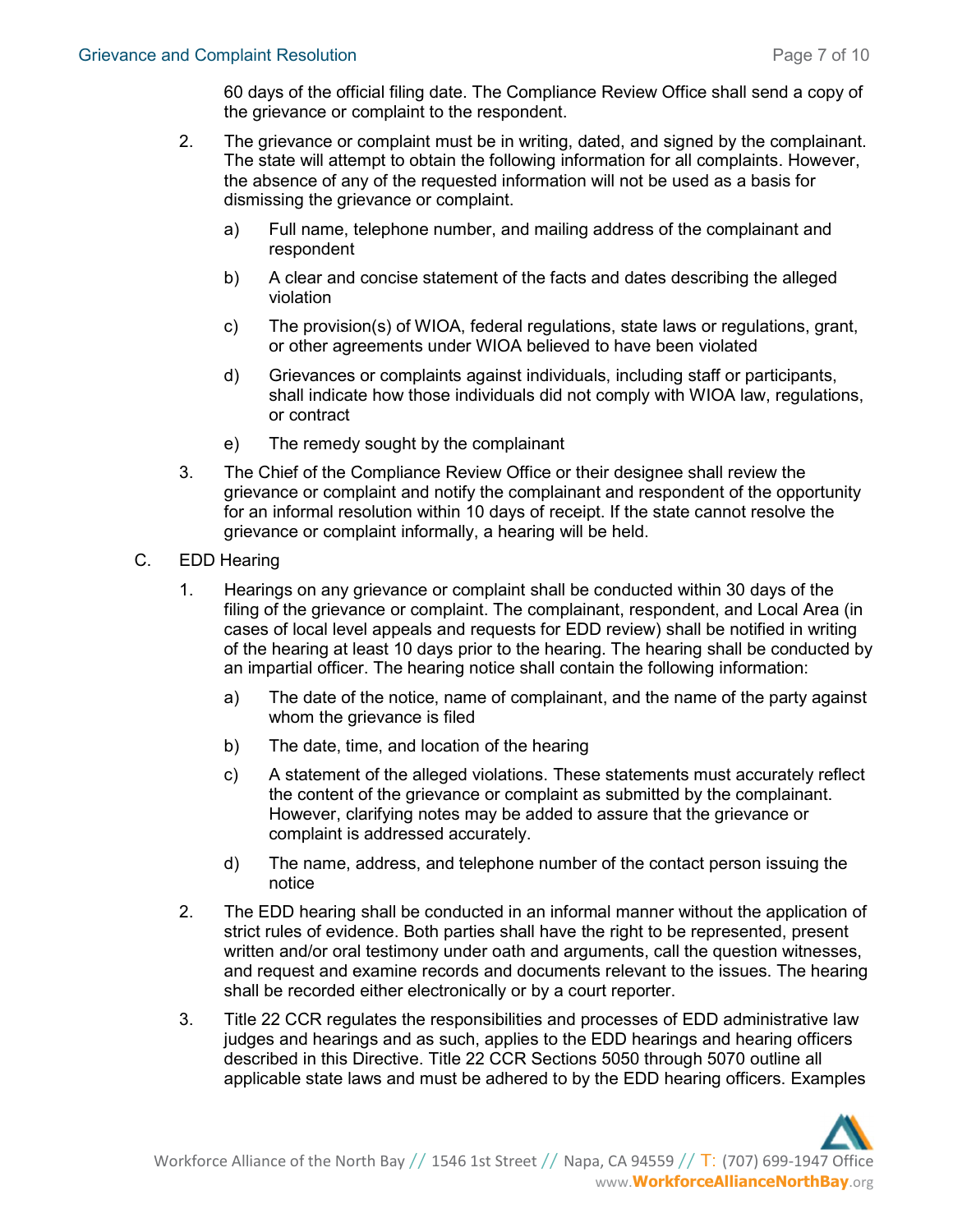of subjects addressed include special hearing accommodation, electronic hearings, ex parte communications, and consolidation of similar cases. All references to "administrative law judge" hold the same meaning as "hearing officer" in regard to these regulations.

- D. State Review Panel
	- 1. Following completion of the EDD hearing, the EDD hearing officer shall make a written recommendation to the State Review Panel. The hearing officer's recommendation shall contain the following information:
		- a) The names of the parties involved
		- b) A statement of the alleged violation(s) and related issues
		- c) A statement of the facts
		- d) The EDD hearing officer's decision and reasoning
		- e) A statement of the corrective action or remedies for violation, if any, to be implemented
	- 2. The State Review Panel shall not conduct a new evidentiary hearing but shall review the record established by either the local level hearing or the EDD hearing. The State Review Panel shall issue a decision on the basis of the information contained within the record. The State Review Panel may accept, reject, or modify the EDD hearing officer's recommendation or the decision of the Alliance, and shall issue a written decision to the concerned parties within 60 days of the EDD's receipt of the local level appeal, request for EDD review, or grievance or complaint.
	- 3. The State Review Panel shall send a written decision to both the complainant and the respondent by certified mail. The decision shall contain the following information:
		- a) The names of the parties involved
		- b) A statement of the alleged violation(s) and related issues
		- c) A statement of the facts
		- d) The State Review Panel's decision and reasoning
		- e) A statement of the corrective action or remedies for violations, if any, to be implemented
		- f) A notice of the right of either party to file an appeal with the U.S. Secretary of Labor (Secretary)
- E. Remanded Local Grievances and Complaints
	- 1. Grievances or complaints filed directly with the state related to Local Area programs will be remanded to the Local Area. Reviews that review a trial issue, such as the hearing officer being an interested party, will be remanded to the Local Area for a retrial of the grievance or complaint.
- VII. Federal Level Appeal Process
	- A. If the State Review Panel has issued an adverse decision regarding a grievance or complaint, or has not issued a decision within 60 days of receipt of a local level appeal, request for EDD review, or grievance or complaint, the complainant may file an appeal with the Secretary. This appeal process applies to grievances and complaints that originated at the local or state level.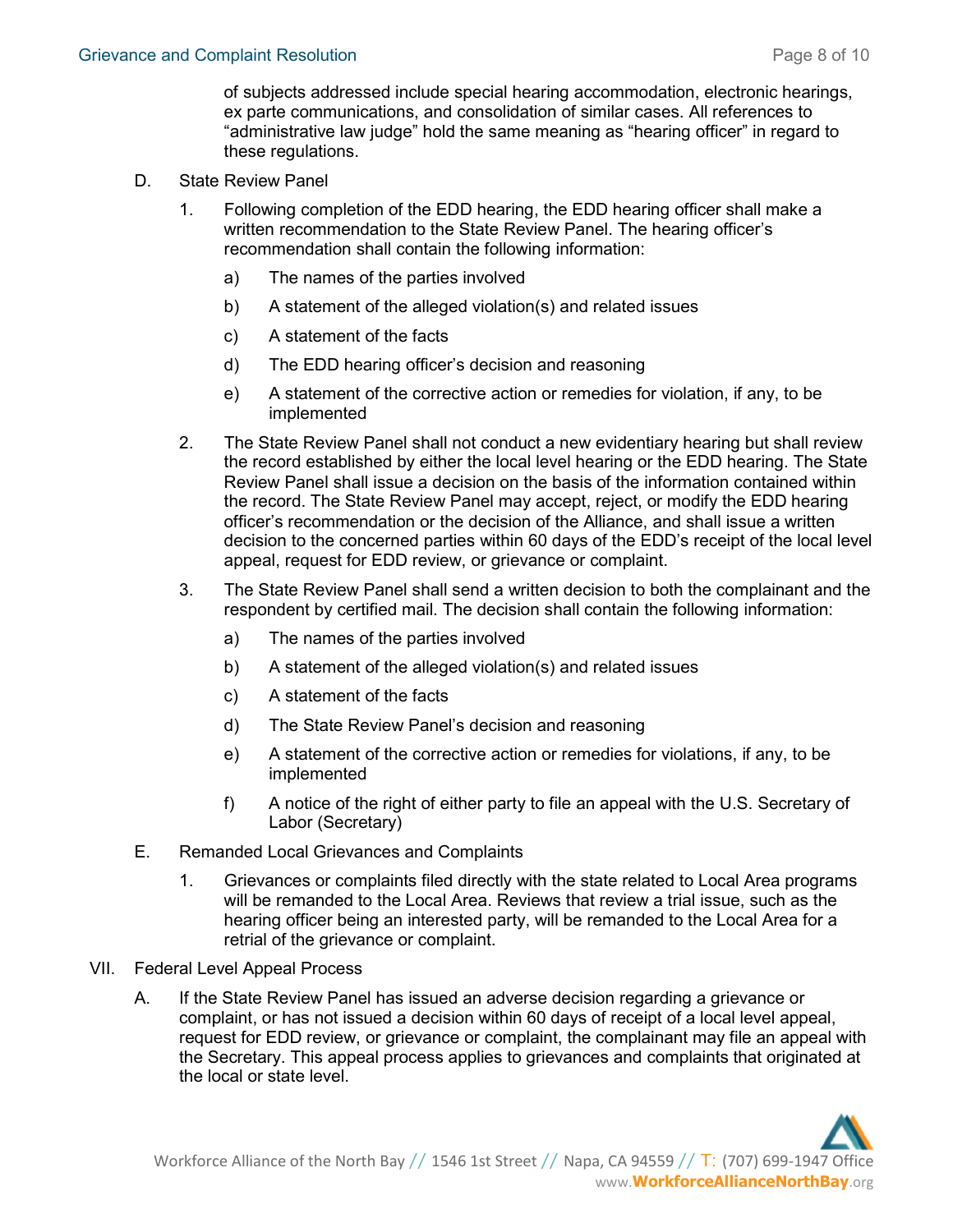- B. Appeals of an adverse decision must be filed within 60 days of receipt of the adverse decision from the State Review Panel. In cases where the State Review Panel did not issue a decision, the complainant must file an appeal within 120 days of either of the following:
	- 1. The date on which the complainant filed the appeal of a local level decision or request for EDD review with the state
	- 2. The date on which the complainant filed the grievance or complaint with the state
- C. All appeals to the Secretary must be sent to the DOL National Office via certified mail with return receipts requested. Copies of the appeal must simultaneously be provided to the DOL National Office, the Employment and Training Administration (ETA) Regional Administrator and the Workforce Alliance of the North Bay Equal Opportunity Officer. Mailing addresses are included below:

| <b>DOL National Officer</b>         | Secretary of Labor<br>Attn: Assistant Secretary of ETA<br>U.S. Department of Labor<br>200 Constitution Avenue, NW<br>Washington, DC 20210 |
|-------------------------------------|-------------------------------------------------------------------------------------------------------------------------------------------|
| <b>ETA Regional Administrator</b>   | Office of Regional Administrator<br>U.S. Department of Labor<br>P.O. Box 193767<br>San Francisco, CA 94119-3767                           |
| Workforce Alliance of the North Bay | Workforce Alliance of the North Bay<br>Attn: Tamara Ochoa<br>1546 First Street<br>Napa, CA 94559                                          |

- D. Grievances or complaints filed directly with the Secretary that were not previously filed with the Local Area and/or state will be remanded to the Local Area or state, as appropriate.
- E. The Secretary shall issue a final determination no later than 120 days after receiving the appeal.
- VIII. Remedies
	- A. Remedies that may be imposed for a violation of any requirement under WIOA Title I shall be limited to the following:
		- 1. Suspension or termination of payments under WIOA Title I
		- 2. Prohibition of placement of a participant with an employer that has violated any requirement under WIOA Title I
		- 3. Reinstatement of an employee, where applicable, payment of lost wages and benefits, and reestablishment of other relevant terms, conditions, and privileges or employment
		- 4. Other equitable relief, where appropriate
	- B. None of the above shall be construed to prohibit a complainant from pursuing a remedy authorized under another federal, state or local law for a violation of WIOA Title I.